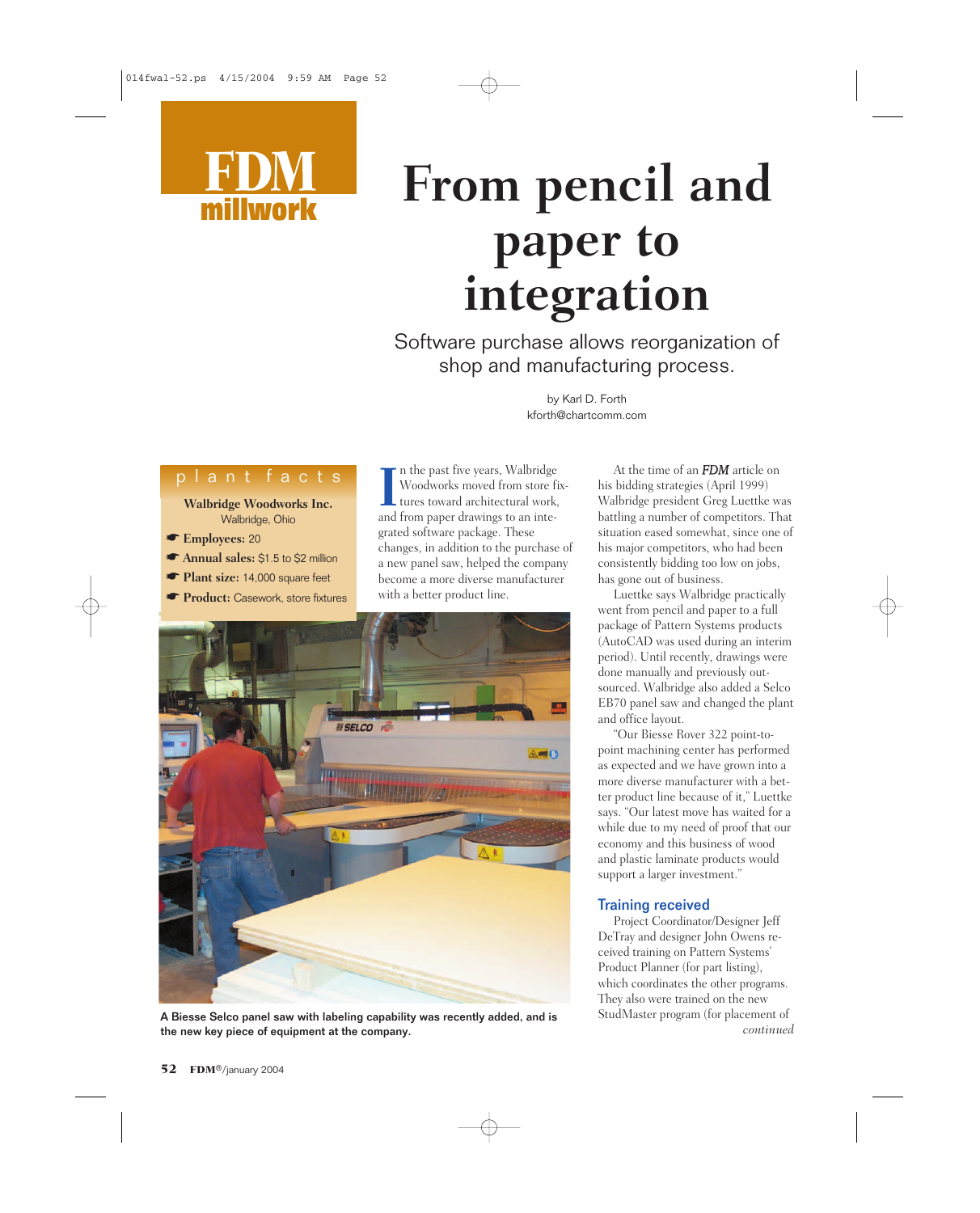## **software integration**

*"The biggest factor in choosing Pattern Systems over other software companies was the fact that they are so versatile with all equipment manufacturers."*

studs on reception desks and nurses stations), RapidEngineer (engineering and production), DrawPower (automated drafting), Drill-Mate (machining) and Cut Planner (panel optimizing). Walbridge purchased almost everything except the labeling program.



Walbridge plans to do more high-end millwork for libraries, schools and health care customers.

"The biggest factor in choosing Pattern Systems over other software companies was the fact that they are so versatile with all equipment manufacturers," DeTray says. "If one day we choose to replace the Biesse Rover with a different machining center, we don't want to have to spend another \$20,000 on software to run it. I also believe that Pattern Systems is geared



Walbridge president Greg Luettke, left, project designer/coordinator Jeff DeTray and designer John Owens in front of board showing current projects for the Walbridge, Ohio, company.

more toward custom shops."

DeTray says Product Planner is the backbone of all the software, and it's the program that requires most of the work setting up. But it also provides the fastest results as far as speeding up production and becoming more efficient.

"We spent six to eight weeks setting up our catalog of products that we manufacture," he says. "By doing this, we could generate optimized cutlists along with labels and materials required for a specified job. Basically, this eliminated a person having to hand write cutlists and trying to figure how much wood, laminate and hardware was needed to order for each specified job, and the saw operator no longer has to hand write a label for each part he cuts. I feel that we can plan and cut at least twice as much work as we could before, and this will only increase as we become more efficient with the software."

#### Programs tied together

The programs are tied to each other. First, the job is drawn in Draw-Power and/or RapidEngineer. Custom products are done in Rapid Engineer, standard products are done